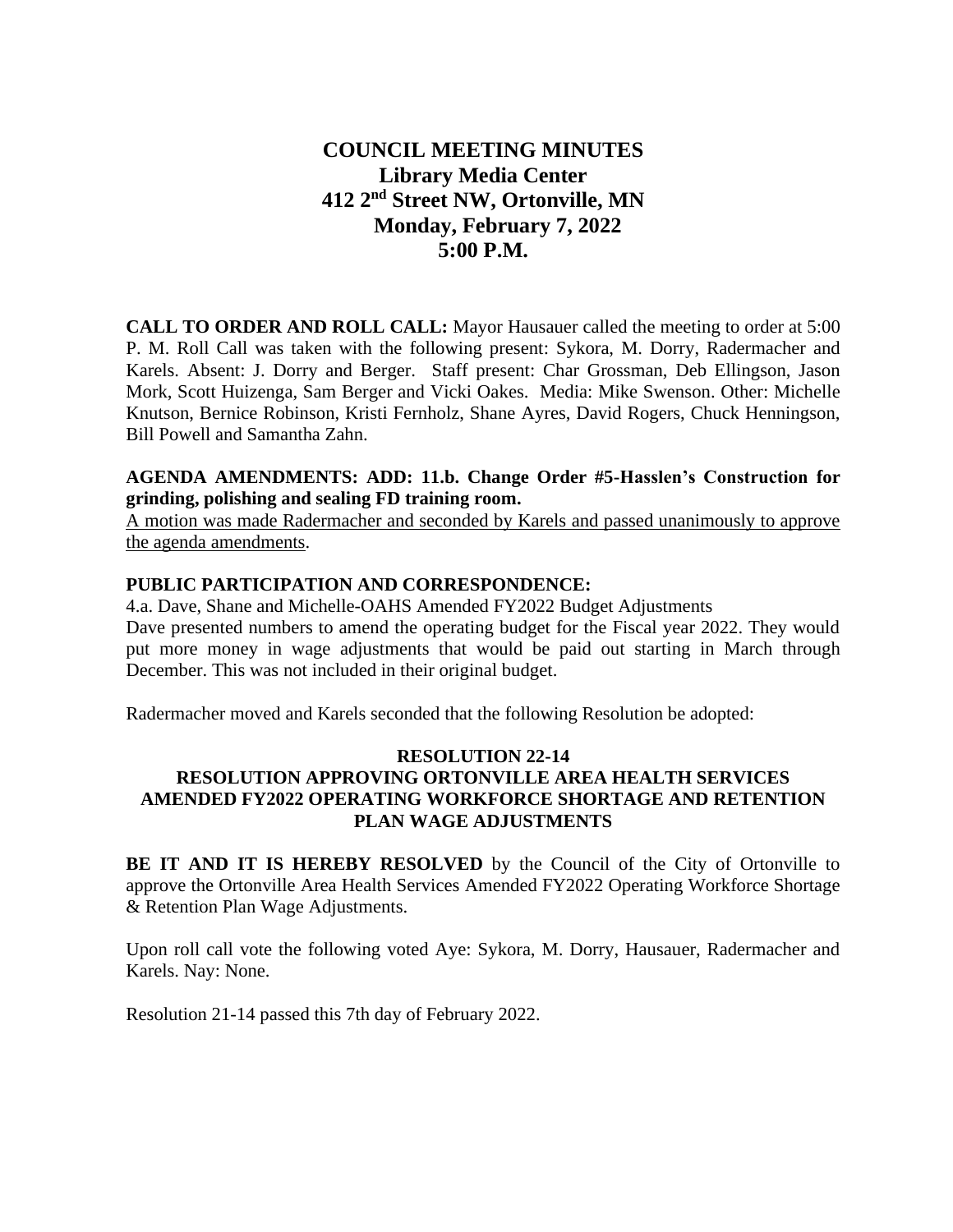#### APPROVE: ATTEST:

Gene Hausauer Charleen Grossman Mayor City Clerk Administrator

# **CONSENT AGENDA:**

Mayor Hausauer asked if there were any additions, corrections, or deletions to be made to the Consent Agenda:

\_\_\_\_\_\_\_\_\_\_\_\_\_\_\_\_\_\_\_\_\_\_\_\_ \_\_\_\_\_\_\_\_\_\_\_\_\_\_\_\_\_\_\_\_\_\_

A motion was made by Radermacher and seconded by Karels and passed unanimously to approve the Consent Agenda as presented.

### **APPROVAL OF MINUTES:**

6.a.\*Approve Minutes Regular Council Meeting 1/18/22 A motion was made by Radermacher and seconded by Karels and passed to approve the council minutes of 1/18/22.

### **PUBLIC HEARINGS:**

7.a. Small Cities Grant

Mayor Hausauer called a Public Hearing to order at 5:13 P.M. This hearing was called to ensure that the citizens of the City of Ortonville, particularly persons of low income and moderate income residing in the slum and blight areas and in areas in which the Community Development Block Grant (CDBG) funds are proposed to be used.

Kristi Fernholz, Community Development Senior Planner with the Upper Minnesota Valley Regional Development Commission, reported on the Small Cities Development Program Grant which would provide financial assistance to address the need for decent, safe, affordable housing, economic development and public facility needs, and provide a suitable living environment by expanding economic opportunities, principally benefiting low to moderate income households. The target goal is to assist 16 housing units at \$25,000 per unit and 7 commercial units at \$40,000 per unit.

There being no further testimony offered, Mayor Hausauer closed the hearing at 5:28 P.M.

7.a.1. Adopt Resolution Approving the Local Government Application

M. Dorry moved and Radermacher seconded that the following resolution be adopted:

# **RESOLUTION 22-15 LOCAL GOVERNMENT RESOLUTION**

**BE IT RESOLVED** that the City Of Ortonville act as a legal sponsor for the project contained in the Application to be submitted on March 11, 2022 and that the Mayor, Gene Hausauer and Charleen Grossman, city clerk administrator are hereby authorized to apply to the Department of Employment and Economic Development for funding of this project on behalf of the City Of Ortonville.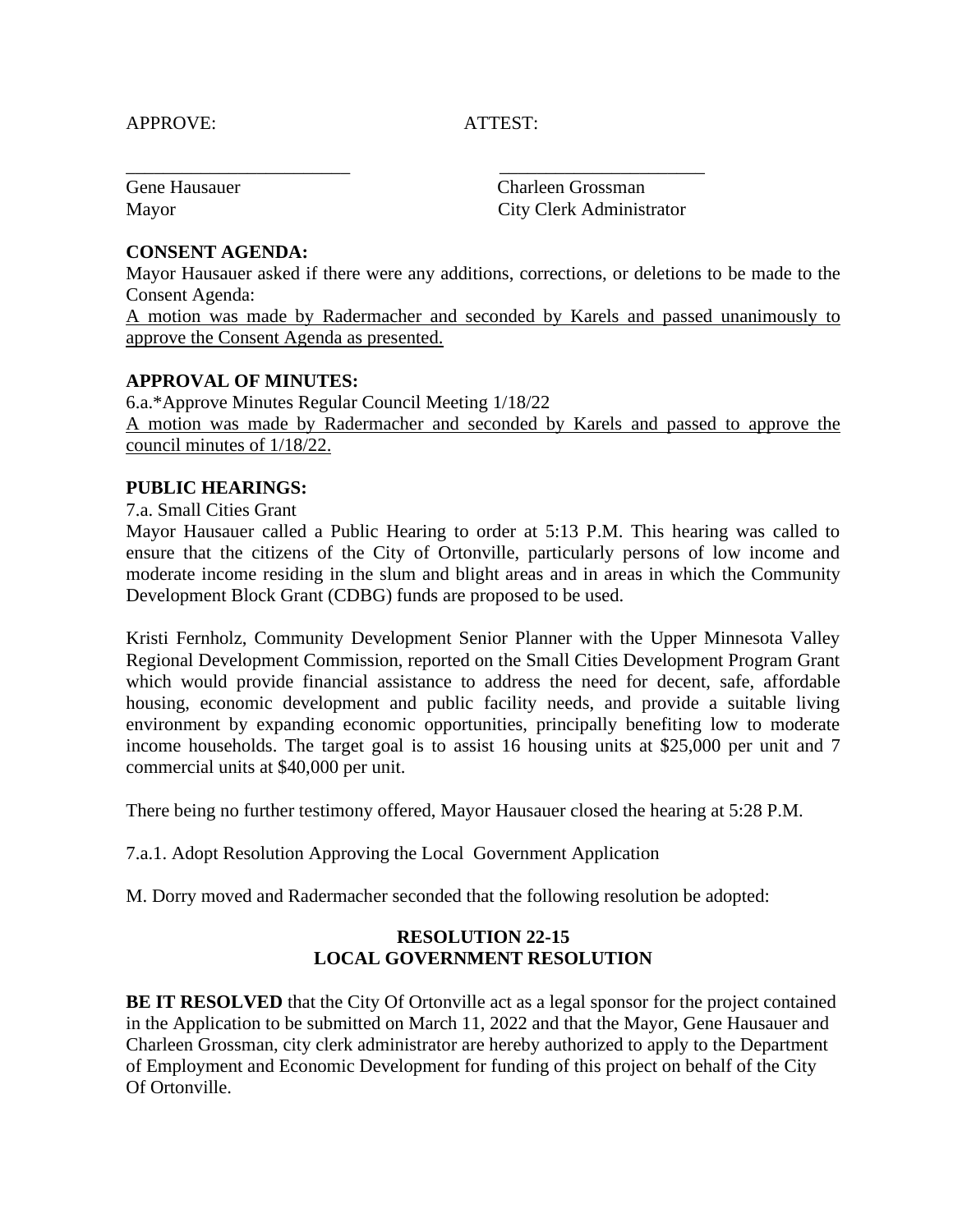**BE IT FURTHER RESOLVED** that the City of Ortonville has the legal authority to apply for financial assistance, and the institutional, managerial, and financial capability to ensure adequate construction, operation, maintenance and replacement of the proposed project for its design life.

**BE IT FURTHER RESOLVED** that the City of Ortonville has not violated any Federal, State, or local laws pertaining to fraud, bribery, graft, kickback, collusion, conflict of interest or other unlawful or corrupt practice.

**BE IT FURTHER RESOLVED** that upon approval of its application by the state, the City of Ortonville may enter into an agreement with the State of Minnesota for the above-referenced project(s), and that the City of Ortonville certifies that it will comply with all applicable laws and regulations as stated in all contract agreements.

**NOW, THEREFORE BE IT RESOLVED** that the Mayor and City Clerk or their successors in office, are hereby authorized to execute such agreements, and amendments thereto, as are necessary to implement the project(s) on behalf of the applicant.

Upon roll call vote the following voted aye: Sykora, M. Dorry, Hausauer, Radermacher and Karels and the following voted nay: None.

\_\_\_\_\_\_\_\_\_\_\_\_\_\_\_\_\_\_\_\_\_\_\_ \_\_\_\_\_\_\_\_\_\_\_\_\_\_\_\_\_\_\_\_\_\_\_\_\_\_\_\_\_\_\_

Resolution 22-15 passed this 7th day of February 2022.

APPROVED: ATTEST:

Gene Hausauer Charleen Grossman Mayor City Clerk Administrator

7.a.2. Resolution to approve the Citizen Participation Plan

Karels moved and Sykora seconded that the following Resolution be adopted:

# **RESOLUTION 22-16 RESOLUTION ADOPTING THE CITIZEN PARTICIPATION PLAN**

**BE IT AND IT IS HEREBY RESOLVED** by the Council of the City of Ortonville to adopt the Citizen Participation Plan to ensure that the citizens of Ortonville, particularly persons of low and moderate income in which the CDBG funds are proposed to be used, are encouraged to participate in the planning and implementation of CDBG funded activities.

Upon roll call vote the following voted Aye: Sykora, M. Dorry, Hausauer, Radermacher and Karels. Nay: None.

Resolution 22-16 passed this 7<sup>th</sup> day of February 2022.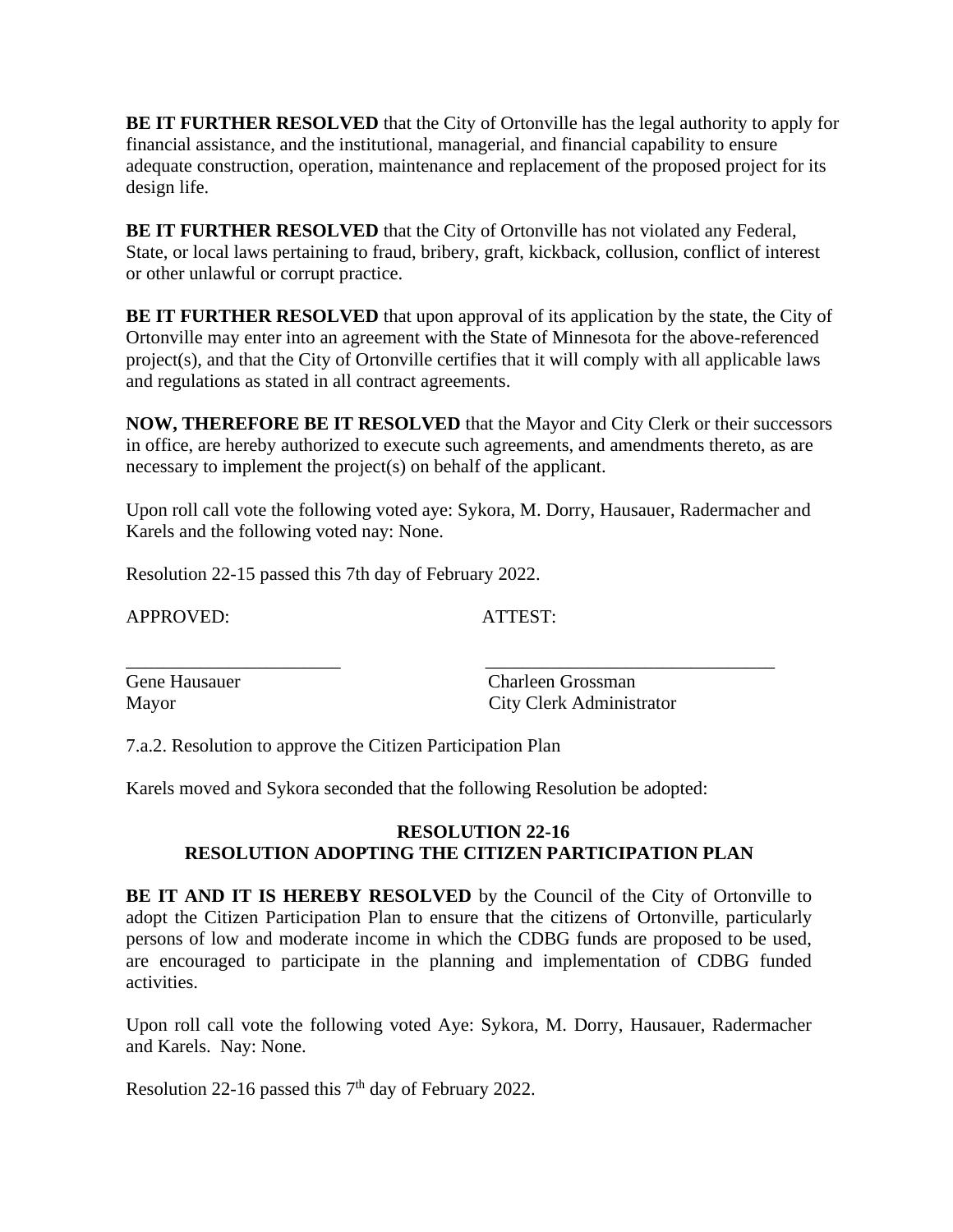APPROVED: ATTEST:

Gene Hausauer Charleen Grossman Mayor City Clerk Administrator

7.a.3. Adopt Resolution Declaring "Slum and Blighting" Conditions

Radermacher moved and Karels seconded that the following Resolution be adopted:

\_\_\_\_\_\_\_\_\_\_\_\_\_\_\_\_\_\_\_ \_\_\_\_\_\_\_\_\_\_\_\_\_\_\_\_\_\_\_\_\_\_\_\_\_\_\_\_\_\_

# **RESOLUTION 22-17 RESOLUTION IDENTIFYING "SLUM AND BLIGHTING" AREAS**

**WHEREAS,** the City of Ortonville is concerned about the economic viability of slum and blighted area within its corporate limits, and

**WHEREAS,** the slum and blighted area projects a negative visual image of the community, and

**WHEREAS,** the economic, social, physical, and cultural well-being of the City is adversely affected by the conditions of this slum and blighted area, and

**WHEREAS,** there exists the opportunity to improve, preserve, and re-develop this slum and blighted area to the benefit of the community, and

**WHEREAS,** the following detrimental conditions have been identified which qualify the area under State Law and Community Development Block Grant Program requirements:

- 1) Public Improvements are in a general state of deterioration; of
- 2) At least 25% of the buildings are deteriorated or deteriorating, and have at least one of the following characteristics: Physical deterioration of building or improvement; Abandonment of property; Chronic high turnover or vacancy rate; Significant decline in property value or abnormally low property value in relation to other areas of the community; or Known or suspected environmental contamination.

**WHEREAS,** of all the parcels within the target, 73 of them are occupied by buildings. Of the 73 buildings in the target area, 9 of them are structurally standard, 60 of them are structurally substandard, and 4 are dilapidated.

**NOW THEREFORE, BE IT RESOLVED,** that the following area is designated a "Slum and Blighted Area."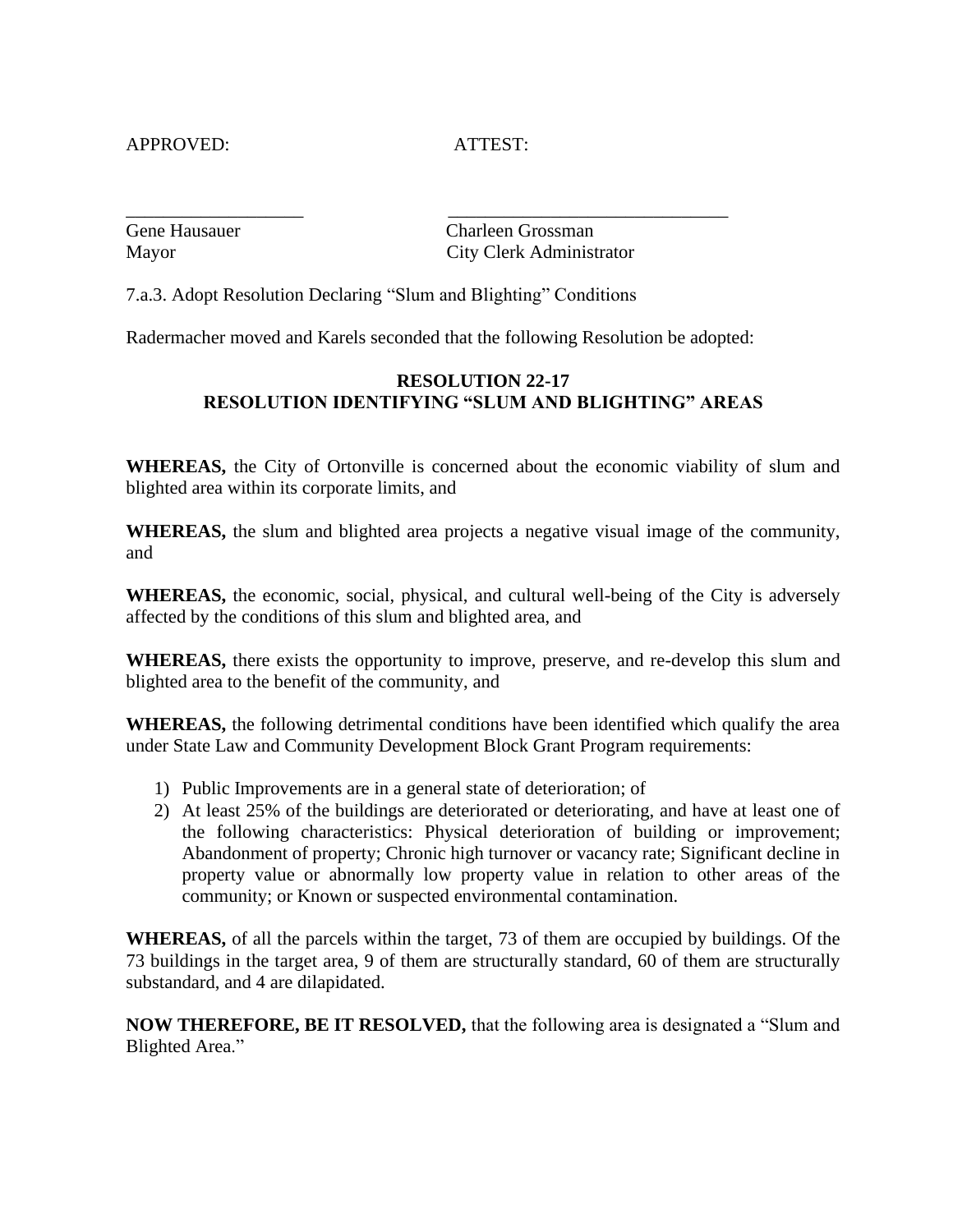Upon roll call vote the following voted Aye: Sykora, M. Dorry, Hausauer, Radermacher and Karels. Nay: None.

Resolution 22-17 passed this 7<sup>th</sup> day of February 2022.

APPROVED: ATTEST:

\_\_\_\_\_\_\_\_\_\_\_\_\_\_\_\_\_\_\_\_\_\_\_\_\_ \_\_\_\_\_\_\_\_\_\_\_\_\_\_\_\_\_\_\_\_\_\_\_\_\_\_

Gene Hausauer Charleen Grossman Mayor City Clerk Administrator

**ACCEPTANCE OF BOARD AND COMMITTEE MINUTES AND, WHERE NECESSARY, COUNCIL ACTION ON THEIR RECOMMENDATIONS:** 8.a.\*Street-Utility Meeting Minutes 1/18/22

8.b.\*Planning & Zoning Meeting Minutes 2/1/22

 1. Recommendation for changes to the land usage ordinance A motion was made by Radermacher and seconded by Sykora and passed to approve the recommendation of the changes to the land usage ordinance per city attorney approval.

8.c.\*Library Board Meeting Minutes 1/26/22

8.d.\*OAHS Meeting Minutes 12/22/21

8.e.\*OAHS Financial Summary-December 2021

8.f.\*Park Board Meeting Minutes 2/3/22

#### **STAFF REPORTS:**

9.a. Sam-The control panel at the waste treatment plant is installed and is fully functional. The water and street department have dealt with 2 water main breaks within a couple of days of each other during a very frigid weekend. Councilman Radermacher commended the Street crew on the removing of the snow at the foot of the lake at the request of Artie's Bait Shop for an upcoming fishing tournament. Char notified the council that a company has come in and removed the oil containers at the Public Safety building.

#### **NEW BUSINESS:**

10.a.\*Approve Next Council Meeting Date Change to Tuesday, Feb. 22, 2022-Due to Official Holiday

10.b.\*Gambling Permit-Pheasants Forever-March 26, 2022

10.c.\*Advertise for Summer Rec Director

#### **UNFINISHED BUSINESS:**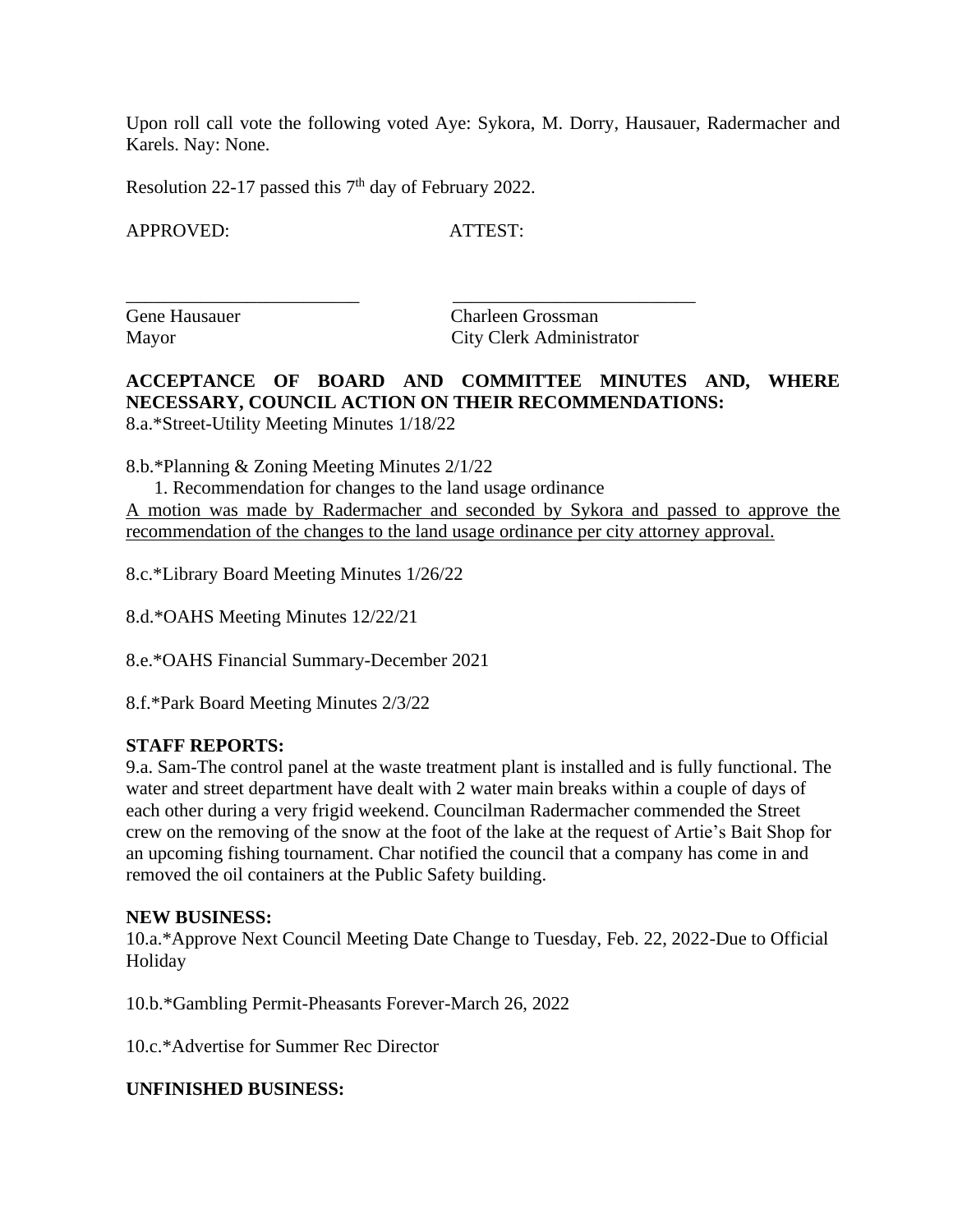11.a. 2<sup>nd</sup> Reading of Ordinance 22-01 (Vacating Ingersoll)

After a brief discussion it was decided to wait on the  $2<sup>nd</sup>$  reading of Ordinance 22-01 due to some council members being absent.

A motion was made by Karels and seconded by Radermacher and passed to wait on the  $2<sup>nd</sup>$ Reading of Ordinance of 22-01 until they have a full council.

11.b. Change Order #5-Grinding, polishing and sealing the FD training room

Radermacher moved and Sykora seconded that the following Resolution be adopted:

# **RESOLUTION 22-18 RESOLUTION APPROVING HASSLEN CONSTRUCTION ON CHANGE ORDER #5 FOR GRINDING, POLISH AND SEALING FIRE DEPARTMENT TRAINING ROOM AT THE PUBLIC SAFETY BUILDING**

BE IT AND IT IS HEREBY RESOLVED by the Council of the City of Ortonville to approve Change Order #5 with Hasslen Construction for the grinding, polishing and sealing of the Fire Department training room at a cost of \$7,970.00.

Upon roll call vote the following voted Aye: Sykora, M. Dorry, Hausauer, Radermacher and Karels and the following voted Nay: None.

Resolution 22-18 passed this 7th day of February 2022.

APPROVED: ATTEST:

\_\_\_\_\_\_\_\_\_\_\_\_\_\_\_\_\_\_\_\_\_ \_\_\_\_\_\_\_\_\_\_\_\_\_\_\_\_\_\_\_\_\_\_\_\_

Gene Hausauer Charleen Grossman Mayor City Clerk Administrator

### **CONSIDERATION OF BILLS:**

Approve Expenditures-2/7/22

Radermacher moved and Karels seconded that the following Resolution be adopted:

# **RESOLUTION 22-19 RESOLUTION APPROVING EXPENDITURES OF 2/7/22**

BE IT AND IT IS HEREBY RESOLVED that the expenditures as listed in the Council report and on file at the City Clerk's Office in the amount of \$389,879.00 to be paid.

Upon roll call vote the following voted Aye: Sykora, Hausauer, Radermacher and Karels. Nay: None. Abstain: M. Dorry.

Resolution 22-19 passed this 7th day of February 2022.